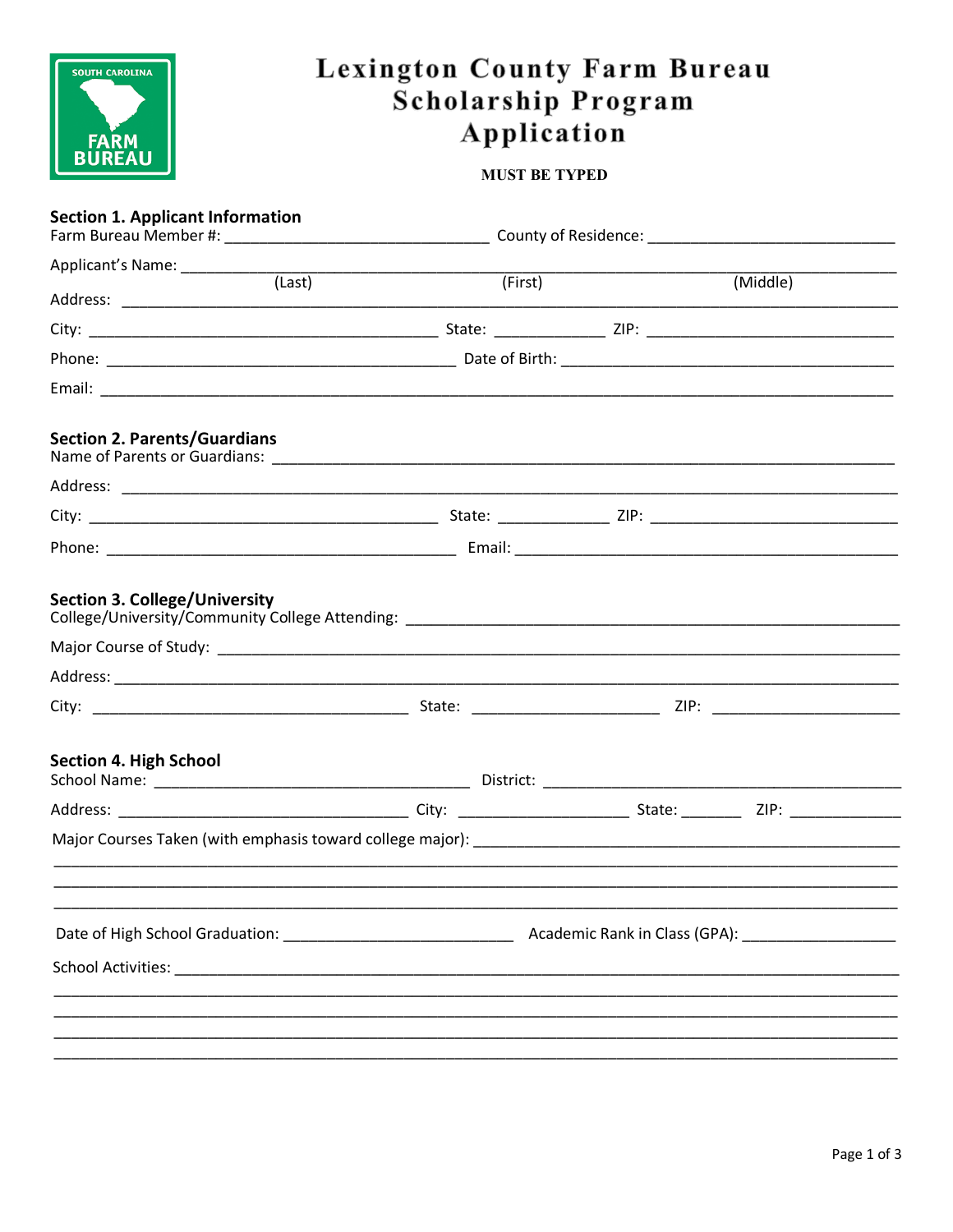### **Section 5. Higher Education**

| Other Schools Attended (If applicable):                                                                                                                                                                                                                                                                                                                                                                                                                           |  |                                    |
|-------------------------------------------------------------------------------------------------------------------------------------------------------------------------------------------------------------------------------------------------------------------------------------------------------------------------------------------------------------------------------------------------------------------------------------------------------------------|--|------------------------------------|
|                                                                                                                                                                                                                                                                                                                                                                                                                                                                   |  |                                    |
|                                                                                                                                                                                                                                                                                                                                                                                                                                                                   |  |                                    |
| Class Status (Check one): Freshman _______ Sophomore _______ Junior _______ Senior _____                                                                                                                                                                                                                                                                                                                                                                          |  |                                    |
| Cumulative Grade Point Ratio (GPR): _____________ Previous Semester GPA: ________                                                                                                                                                                                                                                                                                                                                                                                 |  |                                    |
| <b>Section 6. Academic Awards</b>                                                                                                                                                                                                                                                                                                                                                                                                                                 |  |                                    |
|                                                                                                                                                                                                                                                                                                                                                                                                                                                                   |  |                                    |
|                                                                                                                                                                                                                                                                                                                                                                                                                                                                   |  |                                    |
|                                                                                                                                                                                                                                                                                                                                                                                                                                                                   |  |                                    |
| <b>Section 7. School Activities</b>                                                                                                                                                                                                                                                                                                                                                                                                                               |  |                                    |
| Section 8. Other Activities (Church, Farm/Agriculture-related, Community Involvement, Work Experience, etc.)                                                                                                                                                                                                                                                                                                                                                      |  |                                    |
| Section 9. Write a one-page essay answering the question, "Where do you want to be ten years from now and<br>how do you plan to be able to impact agriculture?" Indicate how you believe your education will assist you in<br>assuming leadership positions in agriculture and public service. (Limit to one page - typed and double spaced).                                                                                                                     |  |                                    |
| Section IV. Applicant Acknowledgement of Satisfactory Academic Standing<br>I am a properly enrolled student at<br>(as defined by the Registrar's Office) and I understand that I am required to maintain satisfactory progress<br>toward a degree as defined by the Registrar's minimum requirements in order to maintain this scholarship. I<br>also realize that the terms of this scholarship require that the donor be kept informed of the academic progress |  | (Name of College) in good standing |

of the recipients of such student aid. My signature below comprises my release for transcripts or my academic record and/or grade reports to be forwarded to the appropriate donor on a periodic basis in the event I am chosen as a recipient of the said scholarship.

| Signature of Applicant:       | Date |
|-------------------------------|------|
| Signature of Parent/Guardian: | Date |